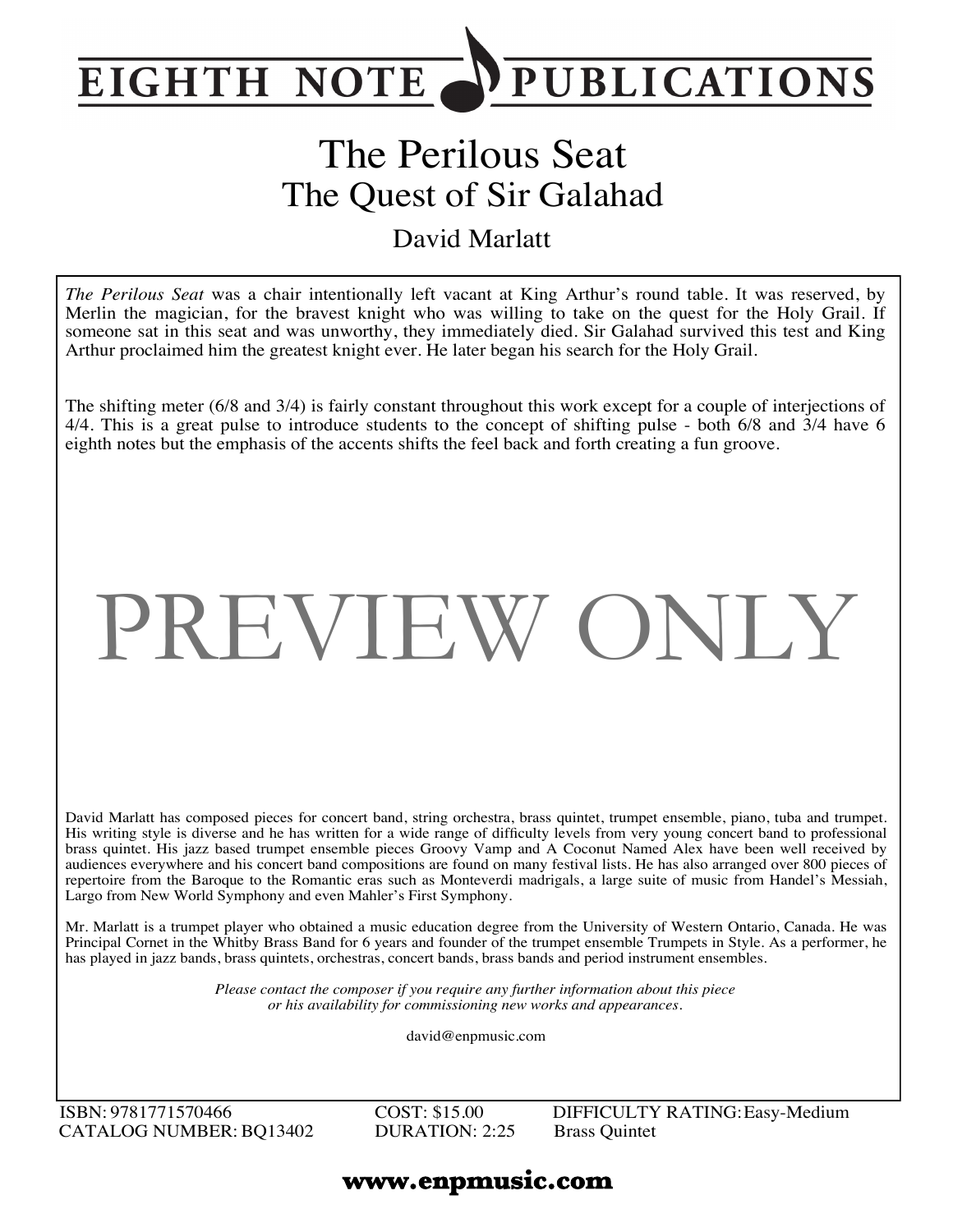#### THE PERILOUS SEAT

The Quest of Sir Galahad David Marlatt







© 2013 **EIGHTH NOTE PUBLICATIONS** www.enpmusic.com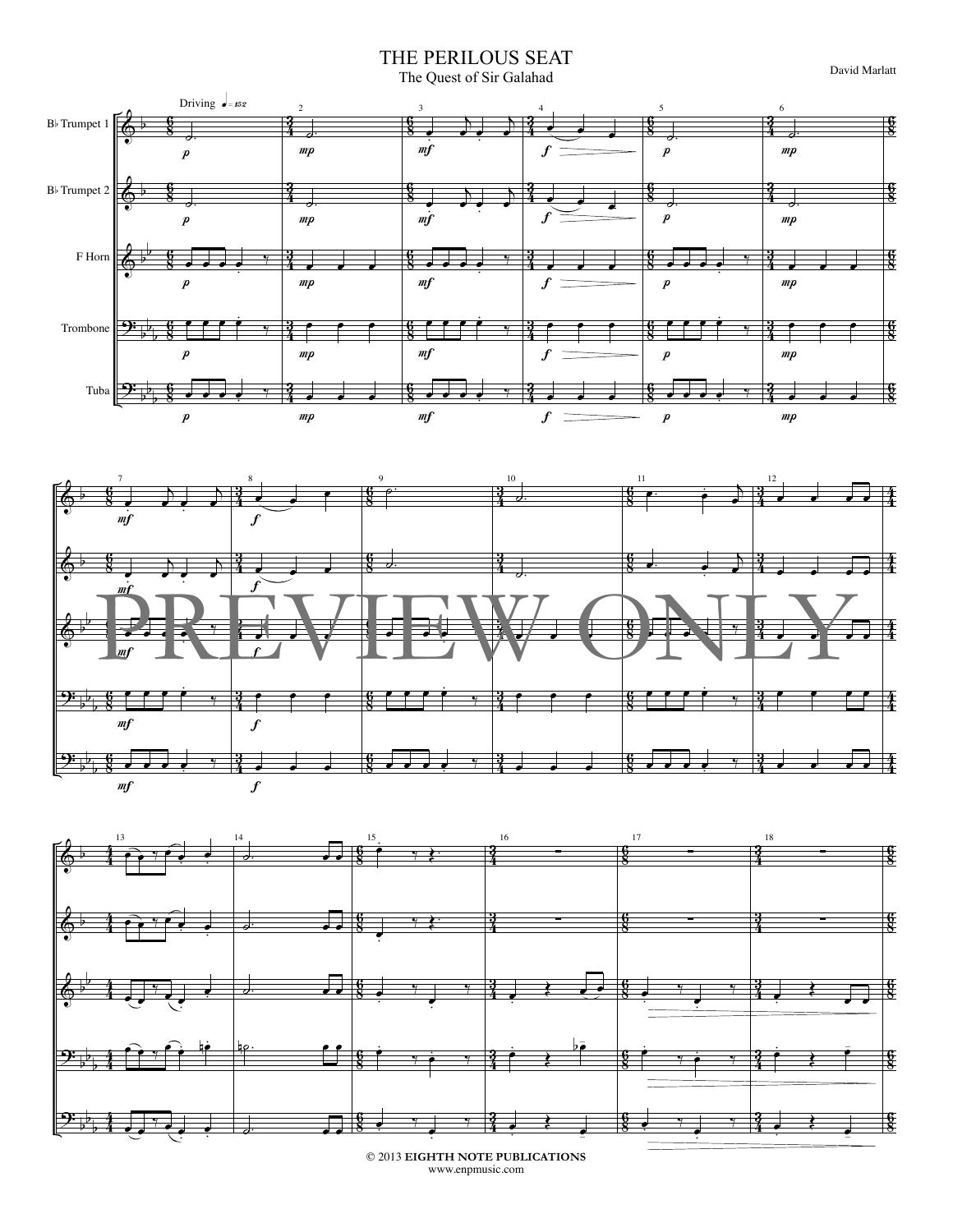



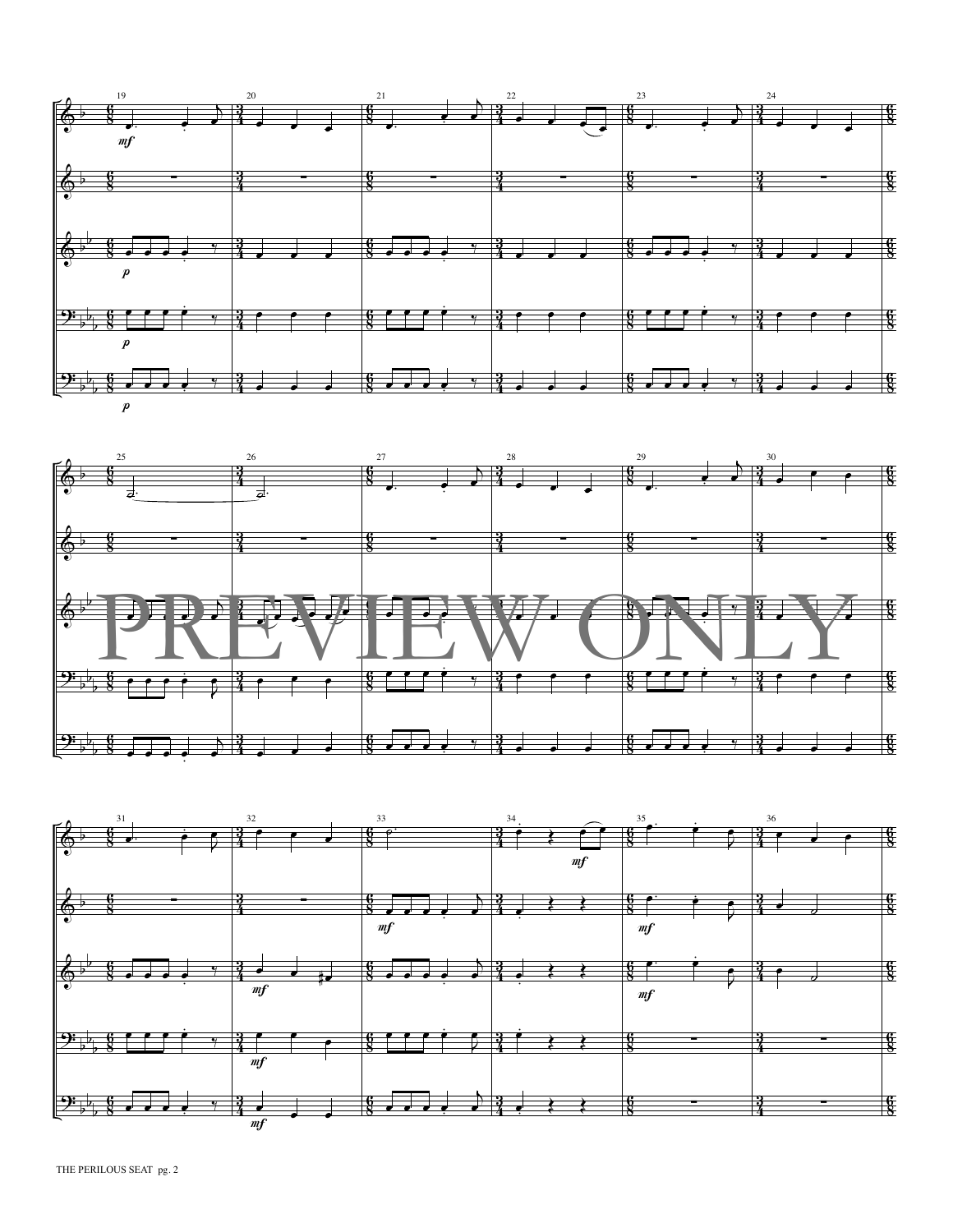



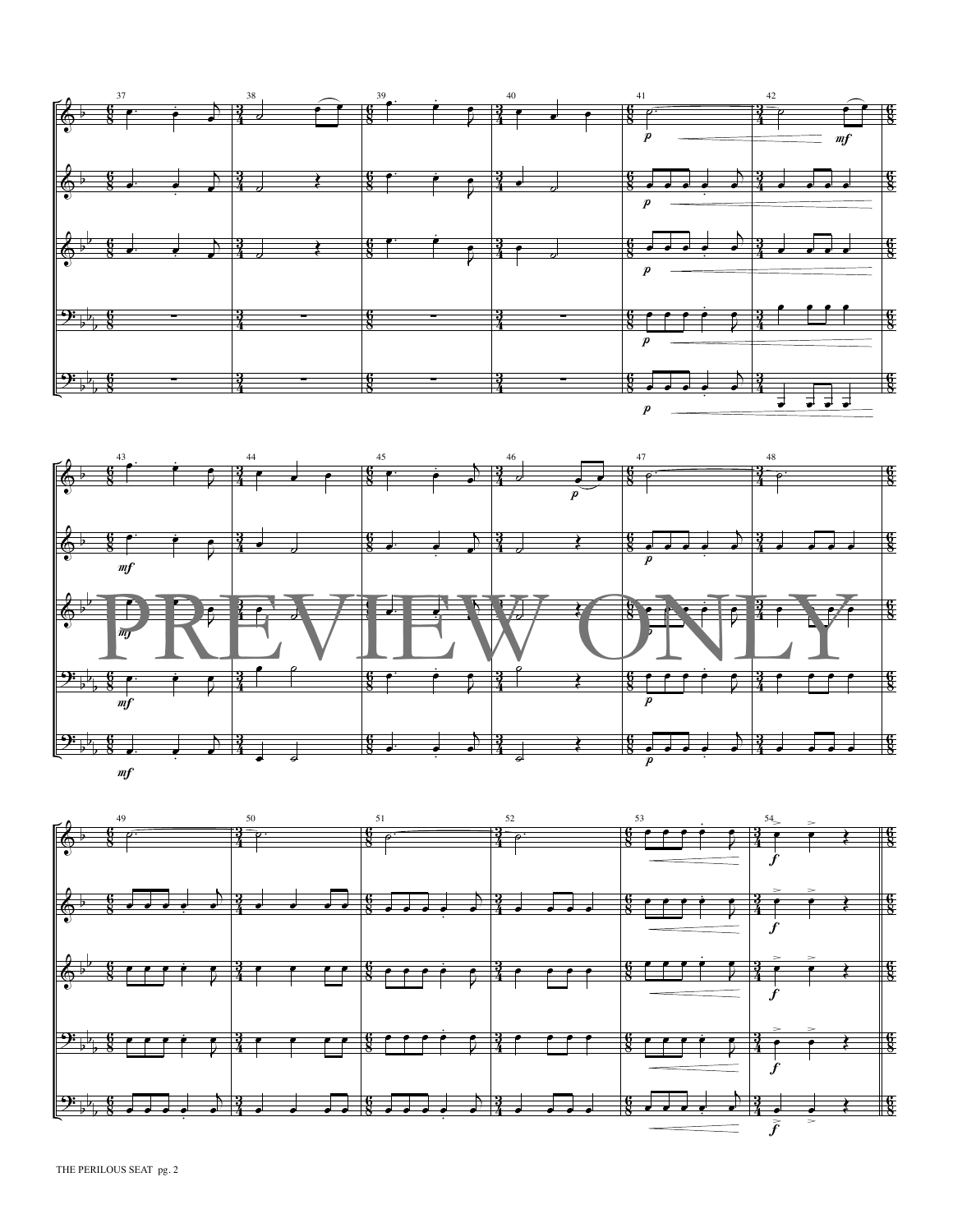





THE PERILOUS SEAT pg. 2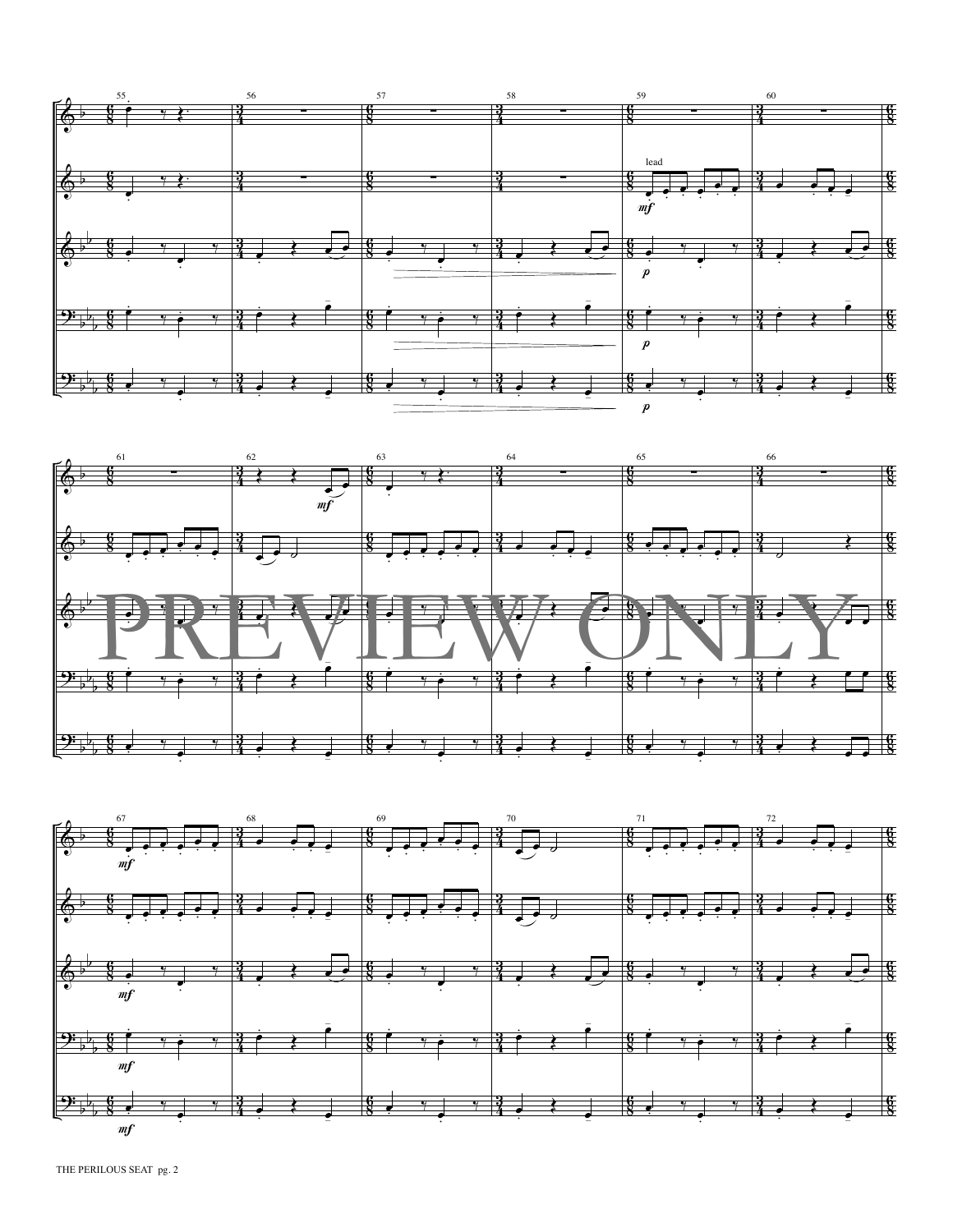



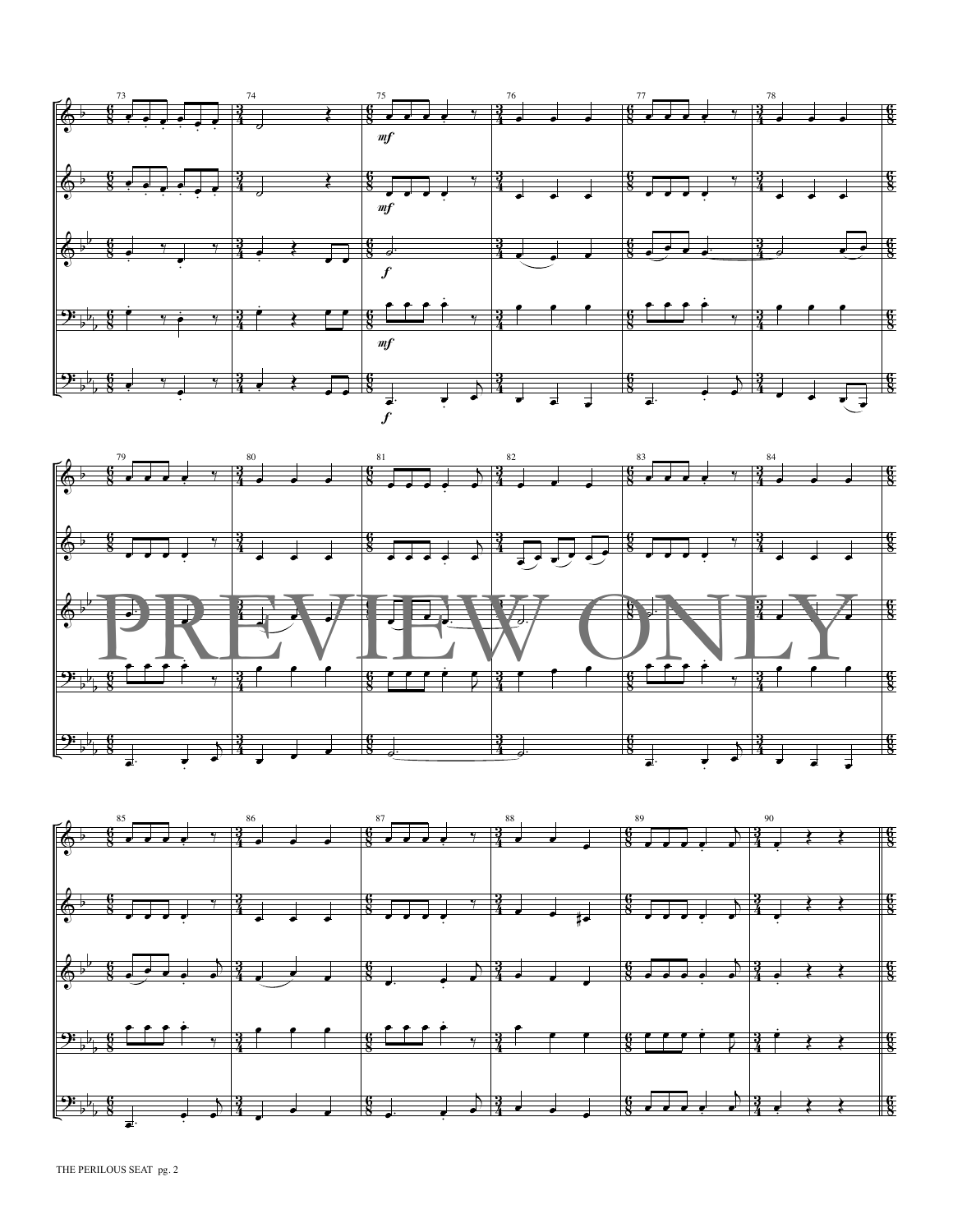